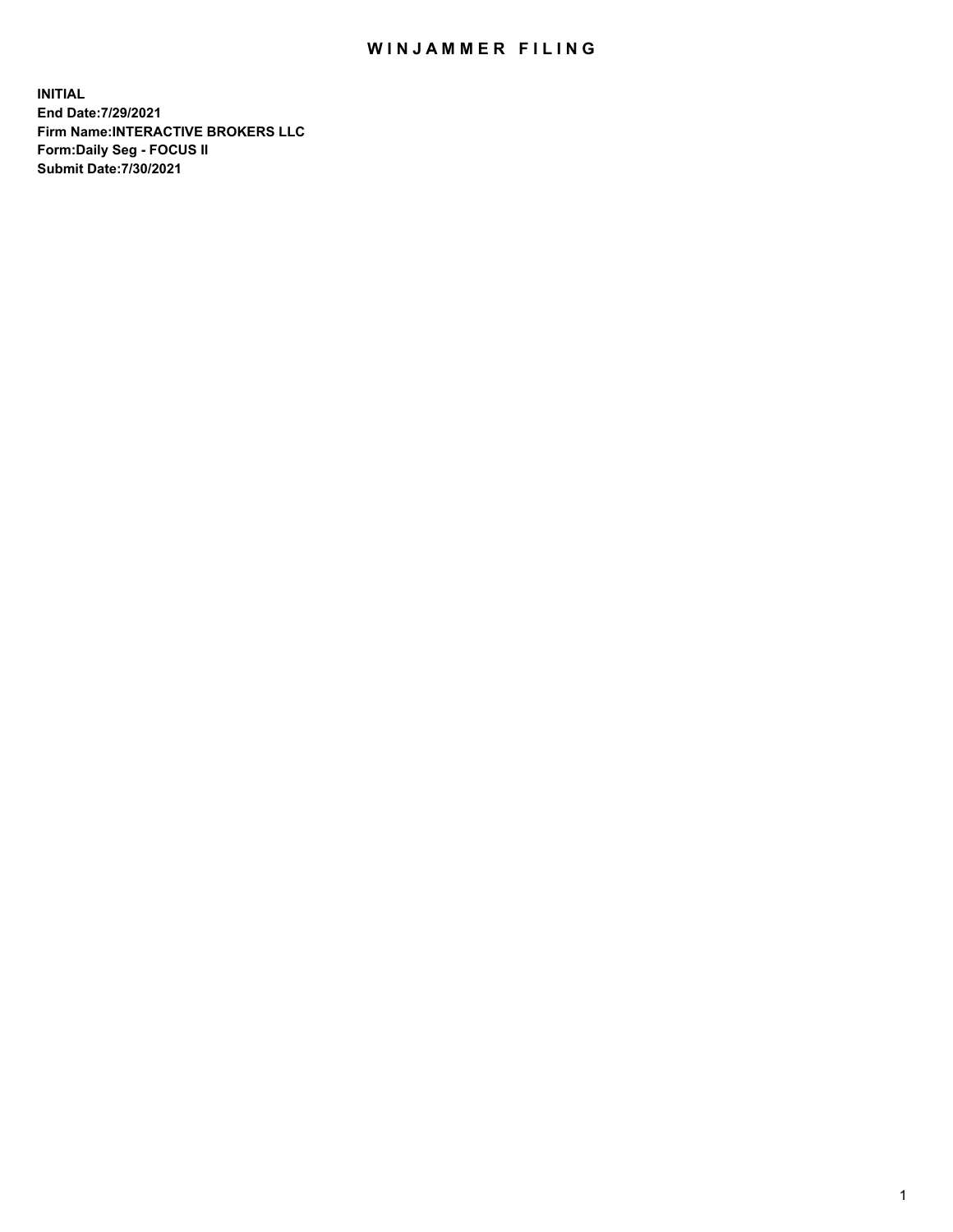**INITIAL End Date:7/29/2021 Firm Name:INTERACTIVE BROKERS LLC Form:Daily Seg - FOCUS II Submit Date:7/30/2021 Daily Segregation - Cover Page**

| Name of Company                                                                                                                                                                                                                                                                                                                | <b>INTERACTIVE BROKERS LLC</b>                                                                  |  |
|--------------------------------------------------------------------------------------------------------------------------------------------------------------------------------------------------------------------------------------------------------------------------------------------------------------------------------|-------------------------------------------------------------------------------------------------|--|
| <b>Contact Name</b>                                                                                                                                                                                                                                                                                                            | James Menicucci                                                                                 |  |
| <b>Contact Phone Number</b>                                                                                                                                                                                                                                                                                                    | 203-618-8085                                                                                    |  |
| <b>Contact Email Address</b>                                                                                                                                                                                                                                                                                                   | jmenicucci@interactivebrokers.c<br><u>om</u>                                                    |  |
| FCM's Customer Segregated Funds Residual Interest Target (choose one):<br>a. Minimum dollar amount: ; or<br>b. Minimum percentage of customer segregated funds required:% ; or<br>c. Dollar amount range between: and; or<br>d. Percentage range of customer segregated funds required between:% and%.                         | $\overline{\mathbf{0}}$<br>$\overline{\mathbf{0}}$<br>155,000,000 245,000,000<br>0 <sub>0</sub> |  |
| FCM's Customer Secured Amount Funds Residual Interest Target (choose one):<br>a. Minimum dollar amount: ; or<br>b. Minimum percentage of customer secured funds required:% ; or<br>c. Dollar amount range between: and; or<br>d. Percentage range of customer secured funds required between:% and%.                           | $\overline{\mathbf{0}}$<br>$\overline{\mathbf{0}}$<br>80,000,000 120,000,000<br>0 <sub>0</sub>  |  |
| FCM's Cleared Swaps Customer Collateral Residual Interest Target (choose one):<br>a. Minimum dollar amount: ; or<br>b. Minimum percentage of cleared swaps customer collateral required:% ; or<br>c. Dollar amount range between: and; or<br>d. Percentage range of cleared swaps customer collateral required between:% and%. | $\overline{\mathbf{0}}$<br>$\overline{\mathbf{0}}$<br>0 <sub>0</sub><br>0 <sub>0</sub>          |  |

Attach supporting documents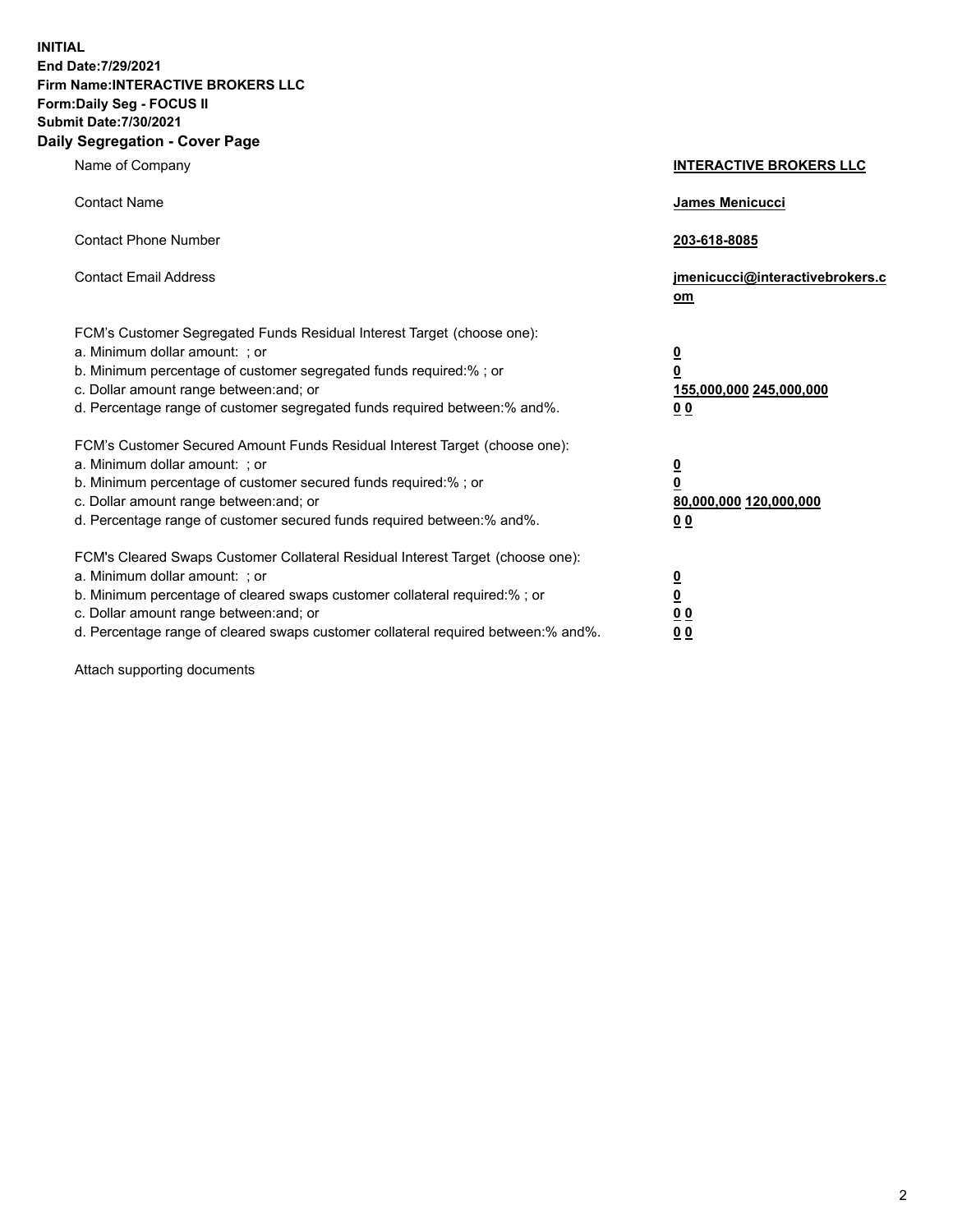**INITIAL End Date:7/29/2021 Firm Name:INTERACTIVE BROKERS LLC Form:Daily Seg - FOCUS II Submit Date:7/30/2021 Daily Segregation - Secured Amounts**

## Foreign Futures and Foreign Options Secured Amounts Amount required to be set aside pursuant to law, rule or regulation of a foreign government or a rule of a self-regulatory organization authorized thereunder **0** [7305] 1. Net ledger balance - Foreign Futures and Foreign Option Trading - All Customers A. Cash **506,075,717** [7315] B. Securities (at market) **0** [7317] 2. Net unrealized profit (loss) in open futures contracts traded on a foreign board of trade **-2,783,253** [7325] 3. Exchange traded options a. Market value of open option contracts purchased on a foreign board of trade **98,977** [7335] b. Market value of open contracts granted (sold) on a foreign board of trade **-7,234** [7337] 4. Net equity (deficit) (add lines 1. 2. and 3.) **503,384,207** [7345] 5. Account liquidating to a deficit and account with a debit balances - gross amount **9,296** [7351] Less: amount offset by customer owned securities **0** [7352] **9,296** [7354] 6. Amount required to be set aside as the secured amount - Net Liquidating Equity Method (add lines 4 and 5) **503,393,503** [7355] 7. Greater of amount required to be set aside pursuant to foreign jurisdiction (above) or line 6. **503,393,503** [7360] FUNDS DEPOSITED IN SEPARATE REGULATION 30.7 ACCOUNTS 1. Cash in banks A. Banks located in the United States **52,056,581** [7500] B. Other banks qualified under Regulation 30.7 **0** [7520] **52,056,581** [7530] 2. Securities A. In safekeeping with banks located in the United States **349,987,500** [7540] B. In safekeeping with other banks qualified under Regulation 30.7 **0** [7560] **349,987,500** [7570] 3. Equities with registered futures commission merchants A. Cash **0** [7580] B. Securities **0** [7590] C. Unrealized gain (loss) on open futures contracts **0** [7600] D. Value of long option contracts **0** [7610] E. Value of short option contracts **0** [7615] **0** [7620] 4. Amounts held by clearing organizations of foreign boards of trade A. Cash **0** [7640] B. Securities **0** [7650] C. Amount due to (from) clearing organization - daily variation **0** [7660] D. Value of long option contracts **0** [7670] E. Value of short option contracts **0** [7675] **0** [7680] 5. Amounts held by members of foreign boards of trade A. Cash **213,313,549** [7700] B. Securities **0** [7710] C. Unrealized gain (loss) on open futures contracts **10,972,040** [7720] D. Value of long option contracts **98,977** [7730] E. Value of short option contracts **-7,234** [7735] **224,377,332** [7740] 6. Amounts with other depositories designated by a foreign board of trade **0** [7760] 7. Segregated funds on hand **0** [7765] 8. Total funds in separate section 30.7 accounts **626,421,413** [7770] 9. Excess (deficiency) Set Aside for Secured Amount (subtract line 7 Secured Statement Page 1 from Line 8) **123,027,910** [7380] 10. Management Target Amount for Excess funds in separate section 30.7 accounts **80,000,000** [7780] 11. Excess (deficiency) funds in separate 30.7 accounts over (under) Management Target **43,027,910** [7785]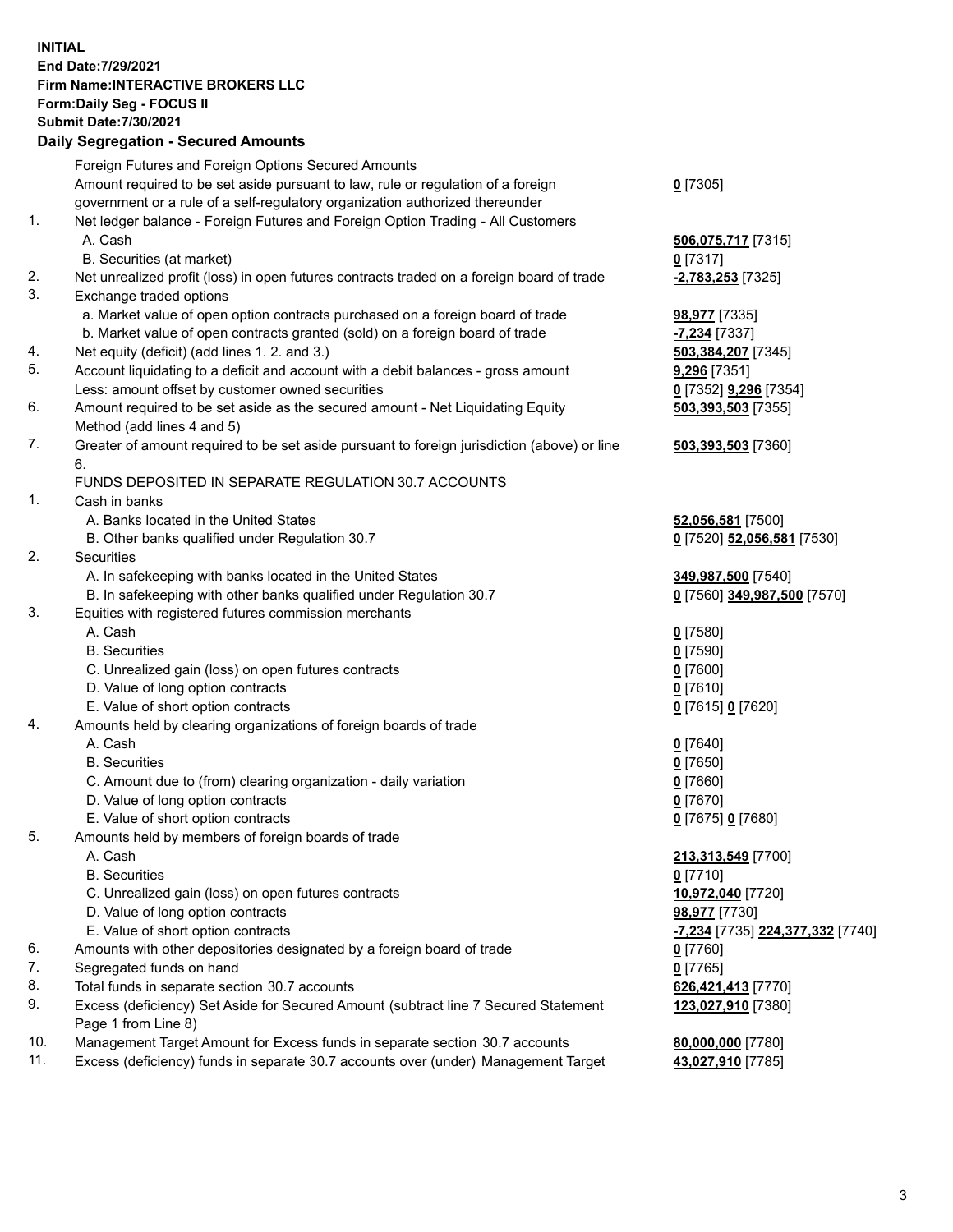**INITIAL End Date:7/29/2021 Firm Name:INTERACTIVE BROKERS LLC Form:Daily Seg - FOCUS II Submit Date:7/30/2021 Daily Segregation - Segregation Statement** SEGREGATION REQUIREMENTS(Section 4d(2) of the CEAct) 1. Net ledger balance A. Cash **6,764,381,355** [7010] B. Securities (at market) **0** [7020] 2. Net unrealized profit (loss) in open futures contracts traded on a contract market **193,566,254** [7030] 3. Exchange traded options A. Add market value of open option contracts purchased on a contract market **333,955,084** [7032] B. Deduct market value of open option contracts granted (sold) on a contract market **-245,928,116** [7033] 4. Net equity (deficit) (add lines 1, 2 and 3) **7,045,974,577** [7040] 5. Accounts liquidating to a deficit and accounts with debit balances - gross amount **1,264,657** [7045] Less: amount offset by customer securities **0** [7047] **1,264,657** [7050] 6. Amount required to be segregated (add lines 4 and 5) **7,047,239,234** [7060] FUNDS IN SEGREGATED ACCOUNTS 7. Deposited in segregated funds bank accounts A. Cash **1,600,565,082** [7070] B. Securities representing investments of customers' funds (at market) **3,247,353,850** [7080] C. Securities held for particular customers or option customers in lieu of cash (at market) **0** [7090] 8. Margins on deposit with derivatives clearing organizations of contract markets A. Cash **1,991,185,170** [7100] B. Securities representing investments of customers' funds (at market) **323,696,235** [7110] C. Securities held for particular customers or option customers in lieu of cash (at market) **0** [7120] 9. Net settlement from (to) derivatives clearing organizations of contract markets **16,687,134** [7130] 10. Exchange traded options A. Value of open long option contracts **333,809,440** [7132] B. Value of open short option contracts **-245,910,783** [7133] 11. Net equities with other FCMs A. Net liquidating equity **0** [7140] B. Securities representing investments of customers' funds (at market) **0** [7160] C. Securities held for particular customers or option customers in lieu of cash (at market) **0** [7170] 12. Segregated funds on hand **0** [7150] 13. Total amount in segregation (add lines 7 through 12) **7,267,386,128** [7180] 14. Excess (deficiency) funds in segregation (subtract line 6 from line 13) **220,146,894** [7190] 15. Management Target Amount for Excess funds in segregation **155,000,000** [7194] **65,146,894** [7198]

16. Excess (deficiency) funds in segregation over (under) Management Target Amount Excess